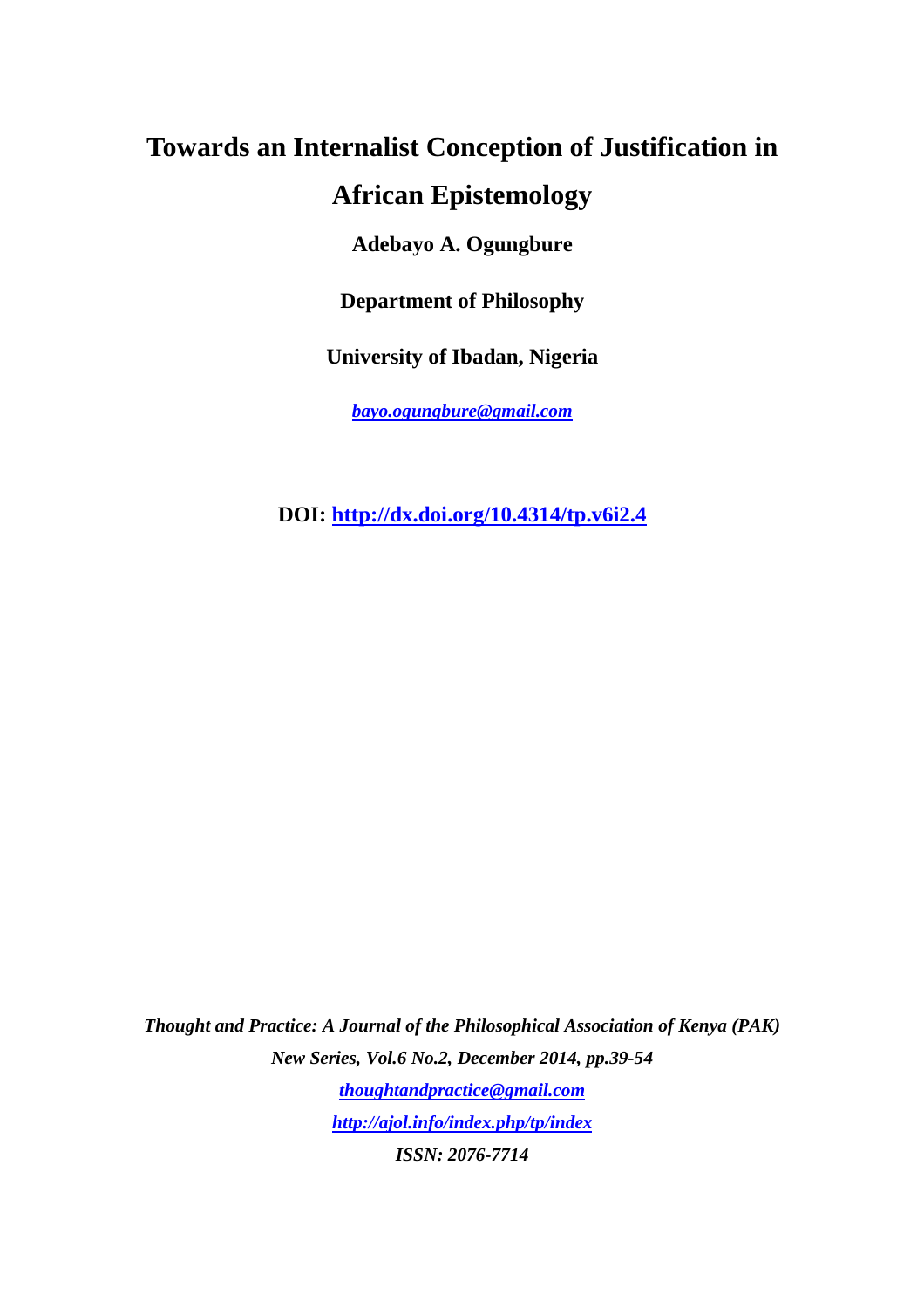#### **Abstract**

In current discussions on African epistemology, the issue of justification of beliefs has mainly been considered from an externalist perspective, such that justification is described as achievable merely through the means of empirical verification and social context of discourse. However, this results in a knowledge-gap since both internalist and externalist perspectives are needed to arrive at a holistic notion of epistemic justification. Consequently, the objective of this article is to fill this gap by employing the methods of conceptual and critical analysis to attempt an internalist interpretation of epistemic justification in the quest for a more balanced view of African epistemology.

## **Key Words**

Internalism, African Epistemology, African Beliefs, Justification

# **Introduction**

There has been an extensive debate in contemporary epistemology on whether grounds for justifying beliefs are internal or external (Sosa 1991; Kihyeon 1993; Marvan 2006). While internalists hold that what confers justification must be "within" the subject in that he or she must have a direct cognitive access to it, externalists posit that factors outside of the agent's mind can affect the justificatory status of a belief. However, when the fabric of this debate is considered in relation to recent discussions on African epistemology, we begin to notice a one-sided discourse, because the grounds offered for the justification of beliefs are deeply immersed in an externalist outlook. Thus this article should be seen as a preliminary attempt to fill this knowledge-gap by explicating the internalist framework of justification in African epistemology.

More specifically, this article aims to highlight the relevance of the internalist-externalist debate in Western epistemology to the African epistemological perspective. It identifies the prevalent notion of justification in African epistemology as externalist; but it goes on to argue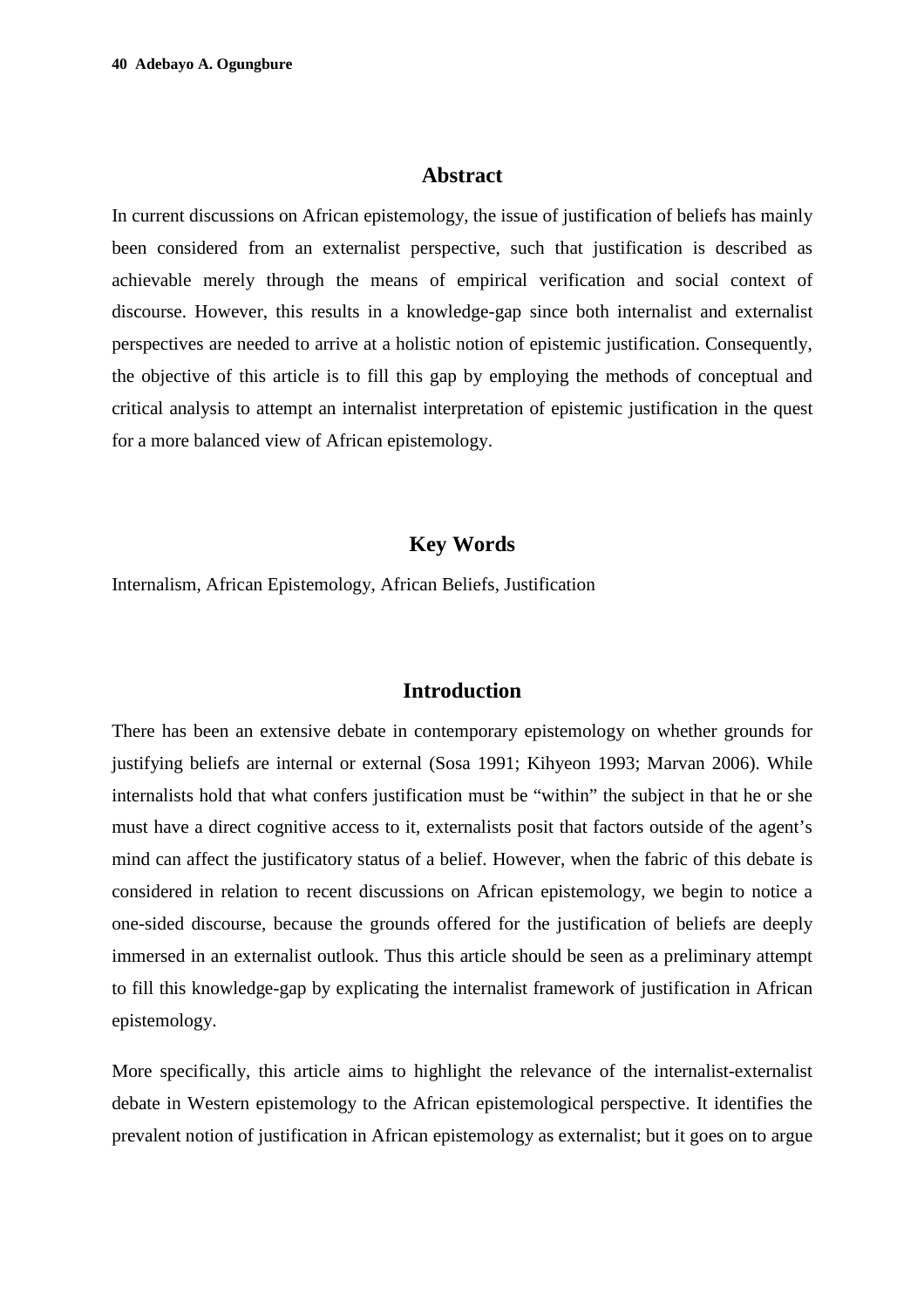that both the internalist and externalist frameworks of justification are needed in order to arrive at a comprehensive account of epistemic justification in African epistemology.

The article is divided into four main sections. The next section argues for the necessity of an internalist orientation of justification in African epistemology. It is followed by a section which considers the rational grounds for traditional African beliefs in order to provide a rubric for the discourse on an internalist conception of epistemic justification in the traditional African context. Next, there is a section focusing on how metaphysical knowledge is acquired from a traditional African perspective that is essentially internalist. To further strengthen the central argument of the article, the fourth main section presents evidence for internalism in the epistemological perspectives of the Yoruba and Igbo cultures.

## **The Necessity of Internalism in African Epistemology**

Internalism is the epistemological position which holds that factors that are relevant to the justification of knowledge-claims are within the epistemic agent. There are two senses in which internality is discussed by the internalist. The first connotes epistemic responsibility on the part of the epistemic agent to be aware of the reasonable grounds for any knowledgeclaim held. The "internal", in this sense, is that to which one has introspective access: it includes beliefs, as well as visual and other sensory impressions. To have such access to something is to be aware of it or to be able, through self consciousness or at least by introspective reflection, to become aware of it (Audi 1989, 309). The second sense of internality has to do with a theory of justification which requires that all of the factors needed for a belief to be epistemically justified for a given person are cognitively accessible to that person, that is, within his or her cognitive perspective (Bonjour 2010, 364).

Although there are many different versions of internalism, almost all internalists agree that their general position is supported by a "responsibilist" conception of epistemic justification. Internalists hold that epistemically justified belief is epistemically responsible belief, but since epistemic responsibility is a function of considerations internal to the believing subject, epistemic justification is also a function of such internal considerations (Greco 1990, 245). This probably explains why Pollock (1999) maintains that internalism in epistemology is the view that the internal states of the cognizers is relevant in determining which of the cognizers' beliefs are justified.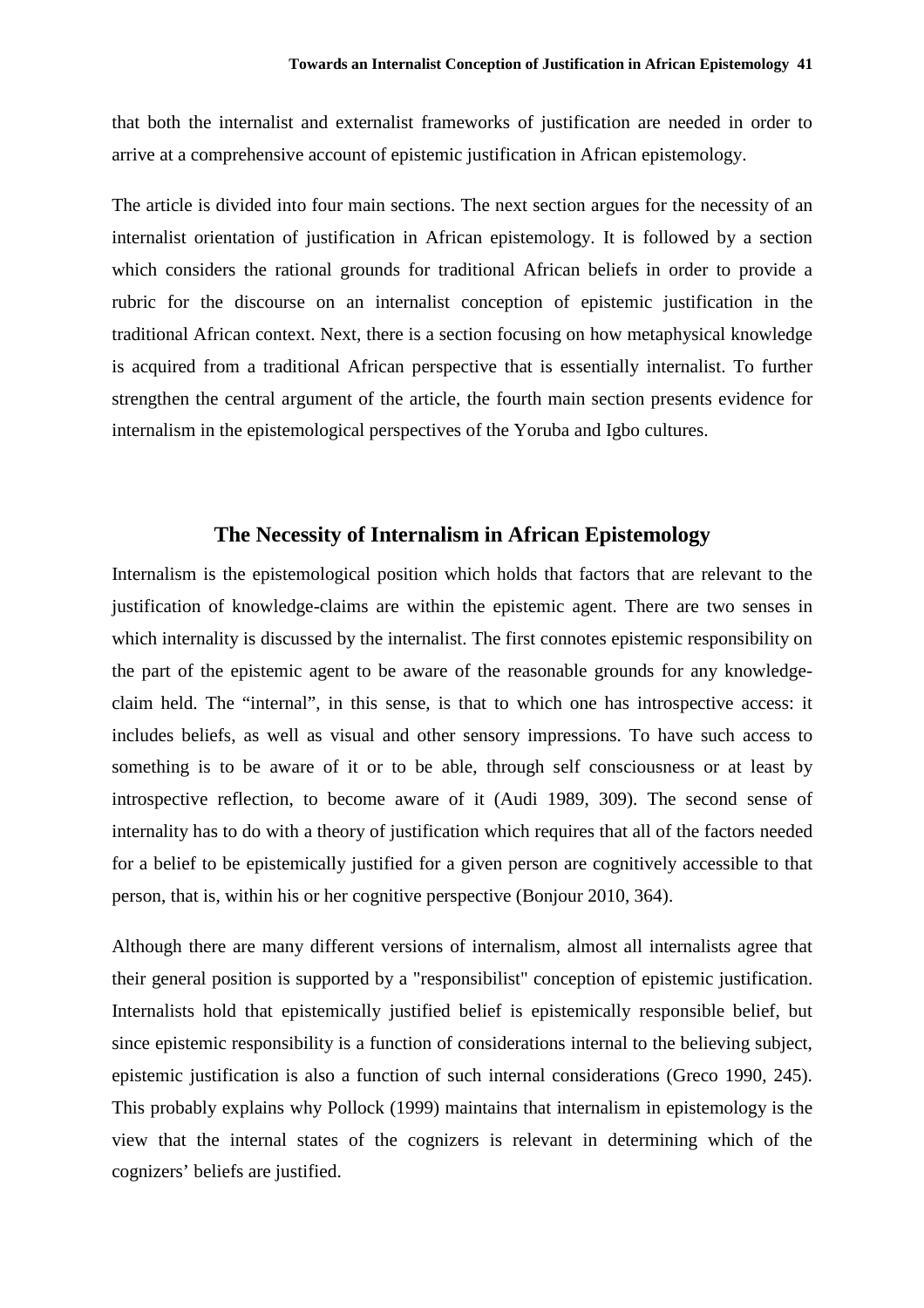Following from the basic tenet of the internalist conception of epistemic justification, I now wish to stress the need for an internalist framework of justification in African epistemology. To a large extent, African epistemology is connected with African metaphysics. This is hardly surprising, since epistemology deals with the nature and limits of human knowledge and therefore ideally includes metaphysical knowledge, especially when we talk about the conception of reality holistically rather than piecemeal. From the perspective of African culture, reality is not confined to the physical realm; rather, it comprises both the physical and the metaphysical, or the natural and the supernatural. For instance, the Yoruba conceive reality as that which fundamentally emanates from *Olodumare* - the arch divinity who is thought to exist eternally. It is from him that all things that *are* enter into being, and it is he who determines the essence of a being. As Bolaji Idowu observes, within the Yoruba cultural parlance, "*Olodumare* is the origin and ground of all that is" (Idowu 1962, 17). It is a fact which impresses itself on the advocates of Yoruba culture, and Yoruba religion in particular. The interesting thing about this architecture of rational belief is that it is appropriated through introspection and reasoning, and those who share this cultural background come to accept such facts as reasonable grounds for belief in and reverence for *Olodumare*.

Now, going by the dictates of the internalist theory of justification, all that is needed in order to justify a knowledge-claim is to determine whether the individual who claims to know, for instance, that "*Olodumare* is the ground of all being" has cognitive access to this belief, and whether or not the conditions that validate such a belief are located within the knowing subject. Alston (1989) lends credence to this submission in his assertion that what confers justification must be "internal" to the subject in that he or she must have a direct cognitive access to it: "It must consist of something like a belief or an experience, something that the subject can typically spot just by turning her attention to the matter" (Alston 1989, 5). Beliefs that are held in the manner outlined above are numerous in most African cultures, and they represent the internalist aspect of conceptions of knowledge in African thought.

Those who are sympathetic to the externalist orientation of justification might be opposed to the position being advanced in this article. Within the discourse on African epistemology, the externalist notion of justification has been advanced by Udefi (2009), Jimoh (1999), Aigbodioh (1997) and Njoku (2000), among others. Such scholars can be seen as taking the metaphysical approach to knowledge in African thought for granted. The predominant conclusion of the externalist interpretation of justification in African epistemology is that the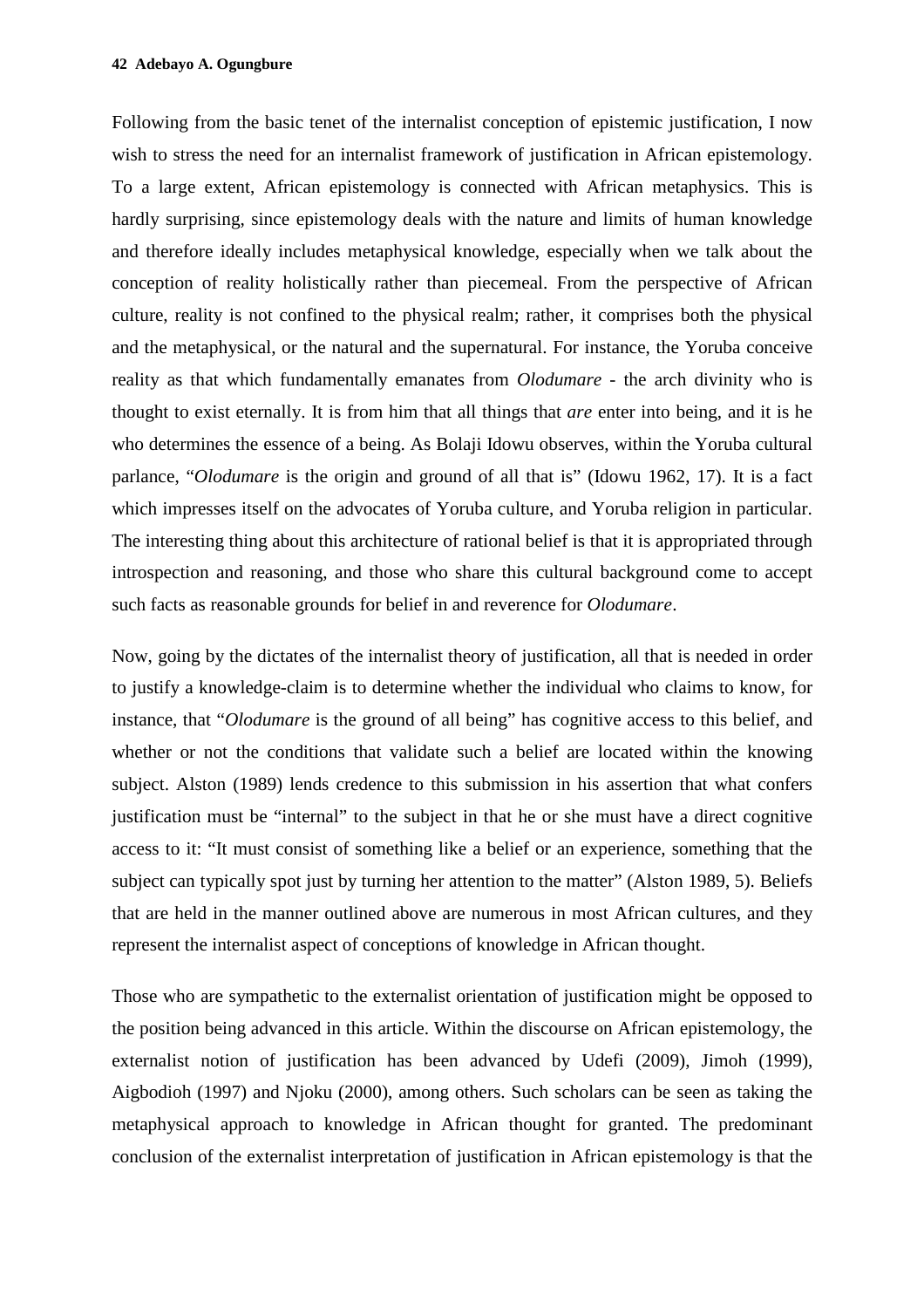phenomenon of human knowledge in African thought can be explained either from the *contextualist* or *neo-positivist* standpoints. The contextualist notion of justification holds that we should see our knowledge claims as situated within social milieu, so that we should not think of knowledge, truth and rational certainty in abstract terms (Jimoh 1999, 37). On its part, the neo-positivist notion of justification in African epistemology claims that knowledge is essentially dependent on empirical factors such as sense-experience or sensory perception (Hallen and Sodipo 1986). Both epistemic positions are immersed in the externalist orientation of justification. The problem with this orientation is that it does not account for those aspects of the African worldview expressed in oral traditions and existential relations, and, as such, does not give a full picture of how Africans apprehend reality in general.

Yet the life experiences of African people are multi-dimensional, revealing the nature of reality to African people in ways that are subject to plural interpretations. In this process of interpretation, references are often made to realities that transcend the physical, and the senses alone cannot fully apprehend the nature of such realities. Nevertheless, the need to apprehend these realities lies at the very heart of the African worldview, and yet this aspect of the African worldview cannot be captured by the externalist mode of explanation.

Furthermore, African metaphysical beliefs are rooted in an understanding appropriated from everyday experience of the universe; and its articulation is made possible through a process of rational belief-formation and introspective awareness consistent with the internalist perspective of knowledge acquisition. At the base of the internalist notion of justification is the assumption that knowledge is an individual thing because it starts with the self in terms of rational cognition. It is this rationalist aspect of African thought that we aim to underscore through this internalist interpretation of justification in African epistemology.

## **The Rational Basis of Traditional African Beliefs**

By "rational basis of beliefs", we refer to those areas of thought that are shrouded in a metaphysical and non-material understanding of reality such that the grounds offered as justification of such beliefs are more internal than external. A basic concern of epistemology is to determine the conditions that render beliefs justified. Since justification has to do with the requirement that we give adequate reasons for the beliefs that we hold, this section seeks to illustrate the consistency of the rational basis of traditional African beliefs with the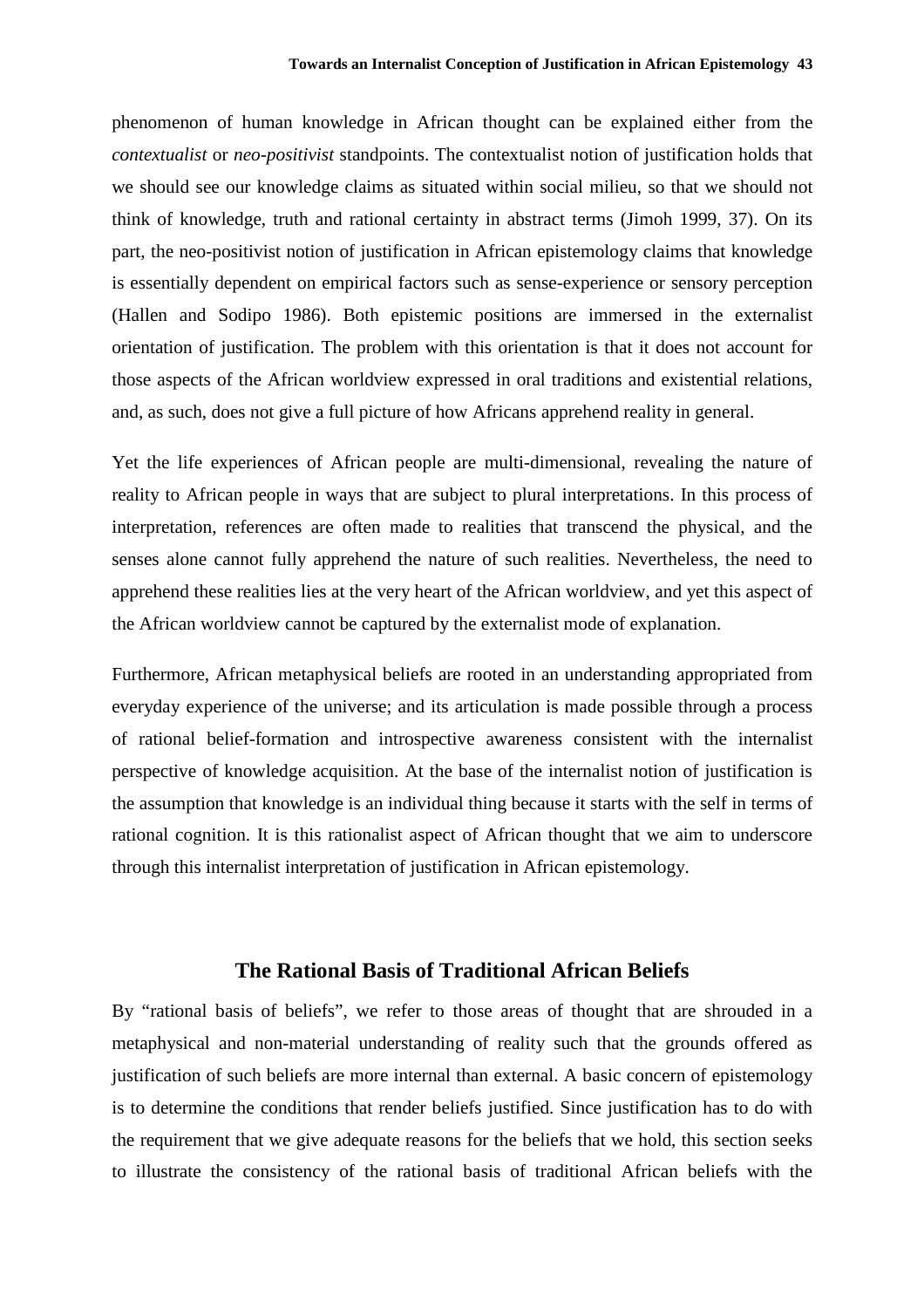internalist notion of justification. The internalist notion of justification asserts that a belief can be accorded the status of knowledge if the epistemic agent holding it has some form of awareness of the rational grounds for regarding it to be true.

Rational thinking is present in the epistemic categories of the African people. There is no doubt that a great number of beliefs and practices are to be found in any African society (Mbiti 1969, 3). However, our epistemic exploration here does not in any way suggest that all of the beliefs held within any African cultural framework are rationally constructed: there are other beliefs that are not developed through pure rational inquest or introspection. Sometimes a belief is formulated to explain observable natural processes, as in the instance of the belief that having a good rainy season results in a bountiful harvest.

Our exposition of the rational basis of African beliefs is informed by the internalist perspective which requires that a person have some form of cognitive grasp of whatever makes his or her belief justified. The sense of "internal" here entails the use of the mind to comprehend reality independent of the empirical windows (five senses) through which knowledge about the physical world is derived. Indeed, within the purview of African culture, knowledge is not only a product of external or empirical conditions of justification, but also a matter of the agent's perspective.

Our interest in the exploration of the fabric of the African belief-system is to show, contrary to what the advocates of the externalist account of justification in African epistemology would have us believe, that beliefs can pass as knowledge in so far as the epistemic agent has some rational grounds for thinking that the beliefs are true. With reference to traditional African thought, many beliefs are regarded, on rational grounds, as not only true, but also as constituting indubitable grounds for knowledge. A good example of this is belief in the existence of gods and other spirit beings in African religion. The spiritual world plays a crucial role in African life for the reason that not every aspect of reality can be interpreted in purely physical terms. According to Mbiti (1969, 75), the spirits in general belong to the mode of existence between God and humans. Mbiti's assertion presupposes the dynamic nature of the African belief in the metaphysical reality of the spiritual world. In this regard, he further observes:

The spiritual world of African peoples is very densely populated with spiritual beings and the living-dead. Their insight of spiritual realities, whether absolute or apparent, is extremely sharp. To understand their religious ethos and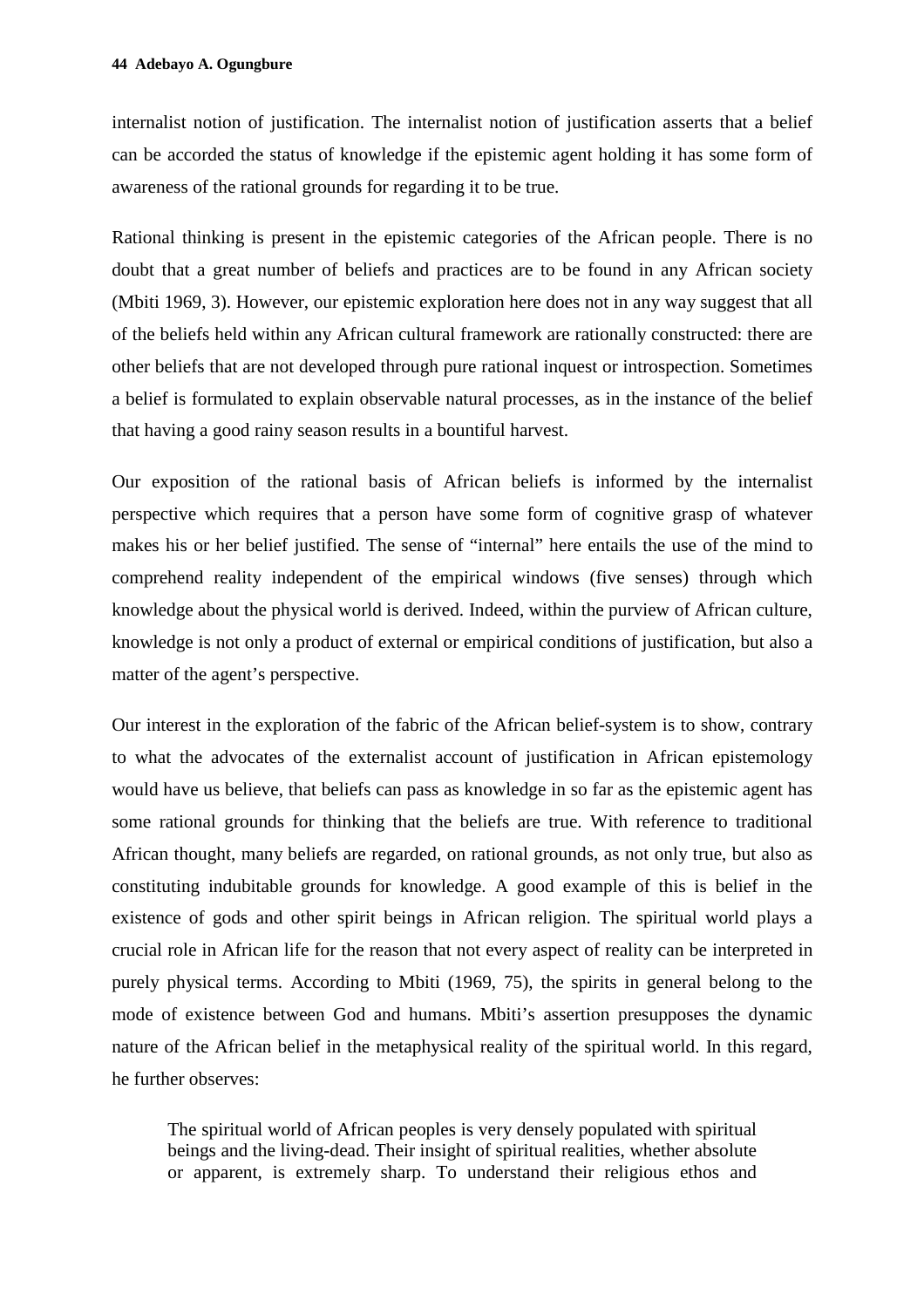philosophical perception it is essential to consider their concepts of the spiritual world in relation to the concepts of God. We have repeatedly emphasized that the spiritual universe is a unit with the physical, and that these two intermingle and dovetail into each other so much that it is not easy, or even necessary, at times to draw the distinction (Mbiti 1969, 75).

Thus belief in the spirit world is exceedingly strong in traditional Africa, and carries with it a profound conviction regarding the existence of a metaphysical realm.

However, the African belief in spirits and other metaphysical beings is not based on neopositivist evidence, but rather on rational evidence. For instance, the African belief in the reality of the gods probably stems from the manifest finitude of the human person, as well as from certain overwhelming circumstances in the universe that are not caused by humans. That Africans hold such a belief as an item of knowledge indicates that not all knowledgeclaims within African culture need to be validated by external means.

# **The Significance of African Metaphysical beliefs**

In a bid to highlight the internalist aspects of epistemological conceptions in African thought, we now delve into the fabric of African metaphysics. We have adopted this approach because there can be no adequate appreciation of epistemic justification in African thought without bearing in mind that Africans conceive reality holistically. When we are talking about the notion of reality, we are implicitly referring to the notion of being - what is. Yet in considering the question of what there is, one also needs to address the question of how one knows what there is. This suggests that there is a connection between metaphysics and epistemology - a link that is evident in African thought.

In a general sense, metaphysics investigates reality in a bid to uncover the most fundamental contents of being as being. This explains why it is mostly considered as a kind of systematic study of being or reality as it is rather than as it appears. Aristotle describes it as the study of "being *qua* being" or an attempt to understand the transcendental nature of being as it is (Aristotle 1956, Book E  $1065^{\circ}26$ ). Accordingly, a people's worldview should include their holistic conception of ultimate reality rather than a mitigated conception of being. The thrust of the discourse on African metaphysics is the African religious outlook. In fact, it would be difficult to separate African religion from African metaphysics. As Mbiti (1969, 7) correctly observes, from the perspective of Africans, the whole of reality, which is the sphere of metaphysics, is coloured by religion: from the beginning of a person's life to its end and even beyond death, Africans have religious interpretations for each situation. Hence, ontology to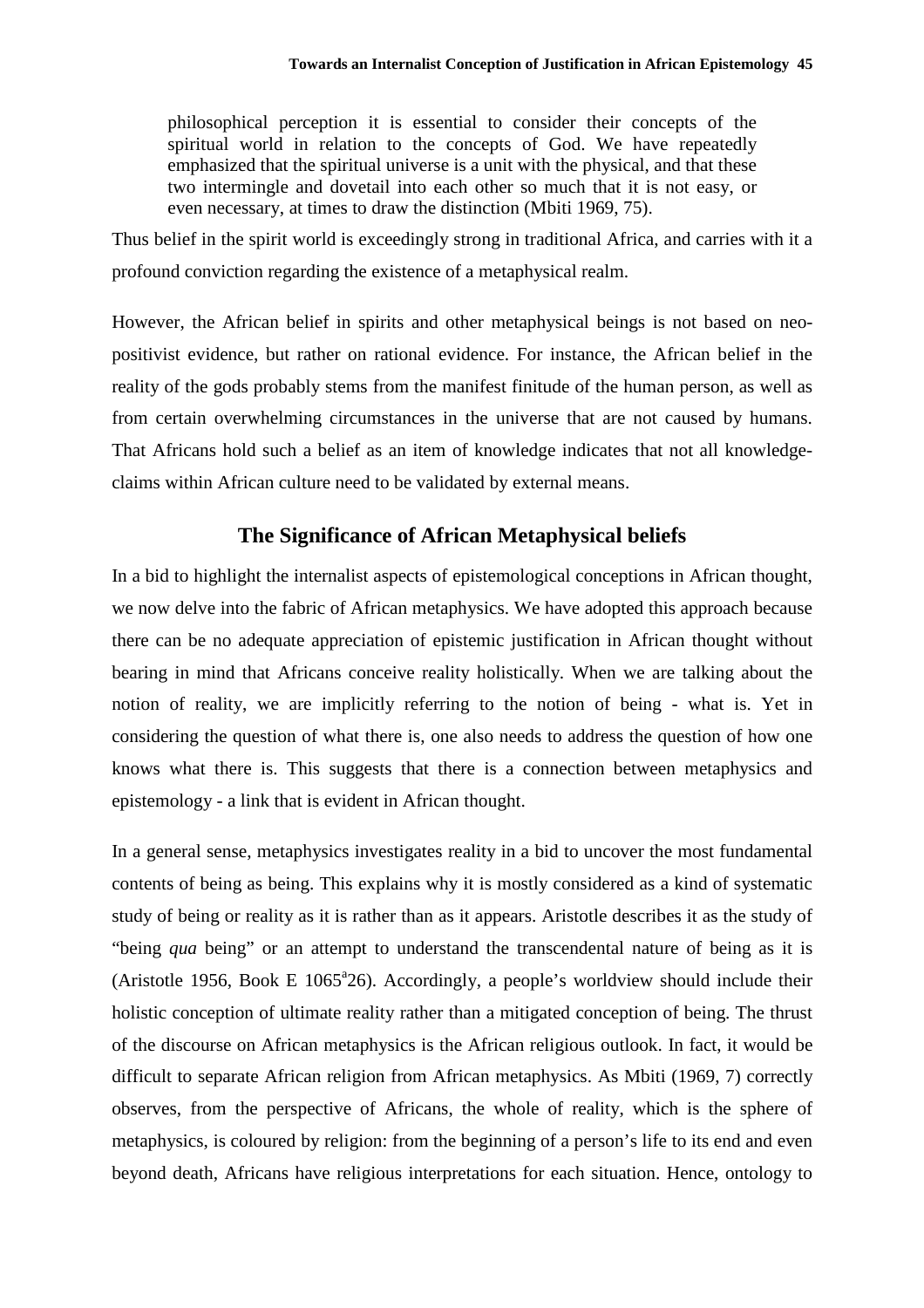the Africans is a religious ontology: it is an ontology that has its foundations in the idea of "life-force", or "vital force". In fact, for Placide Tempels, force in African thought is inextricably bound up with being, that is, Africans do not separate being from force as its attribute; rather, they speak, act, live, as if for them being is force - force for them is the nature of being, force is being, being is force (Tempels 1959, 21).

Another significant feature of this metaphysical belief is that it offers a way of accounting for the non-material aspects of knowledge. However, we are not interested in an elaborate exposition of African metaphysics here; rather, we seek to examine how metaphysical beliefs are formed and the reasons offered for their justification, which in a way goes to show that Africans are capable of rational thinking in their knowledge-formation. The point being made here is that most African metaphysical beliefs are based on the types of evidence that can be referred to as "internalist", such that the knower has some rationally defendable convictions about the beliefs. This view is further strengthened by Conee and Feldman (1985, 25) in their discussion of epistemic justification, where they anticipate the internalist claim that a belief is justified only where the person has cognitive access to the evidence that supports the truth of the belief. This implies that all that is needed for the justification of African metaphysical beliefs is for the epistemic agents that claim to possess knowledge to be sure that they believe in certain entities, such as extra-terrestrial beings.

Furthermore, Innocent Onyewuenyi, in his writings on African epistemology, traces the foundation of knowledge to a divine realm, which presupposes the idea of rational cognition:

A person is said to know or have wisdom inasmuch as he approaches divine wisdom. One approaches divine knowledge when one's flesh becomes less fleshy, to use Leopold Senghor's expression, that is, the older a person gets, the more wisdom he has. The same note of hierarchy comes into play here. The ancestors have more wisdom, followed by the elders, dead or living. Distinction must be made here of the two levels of human intelligence. Intelligence can be either practical or habitual. Practical intelligence is cleverness, slyness in dealing with the contingent aspects of forces. Habitual intelligence is active knowledge of the nature of forces, their relationship. And this includes how man, the being with intelligence, makes use of things and activates the forces asleep in them. This kind of wisdom is different from book knowledge, which is not regarded as wisdom in the strict traditional sense (Onyewuenyi 1976, 525).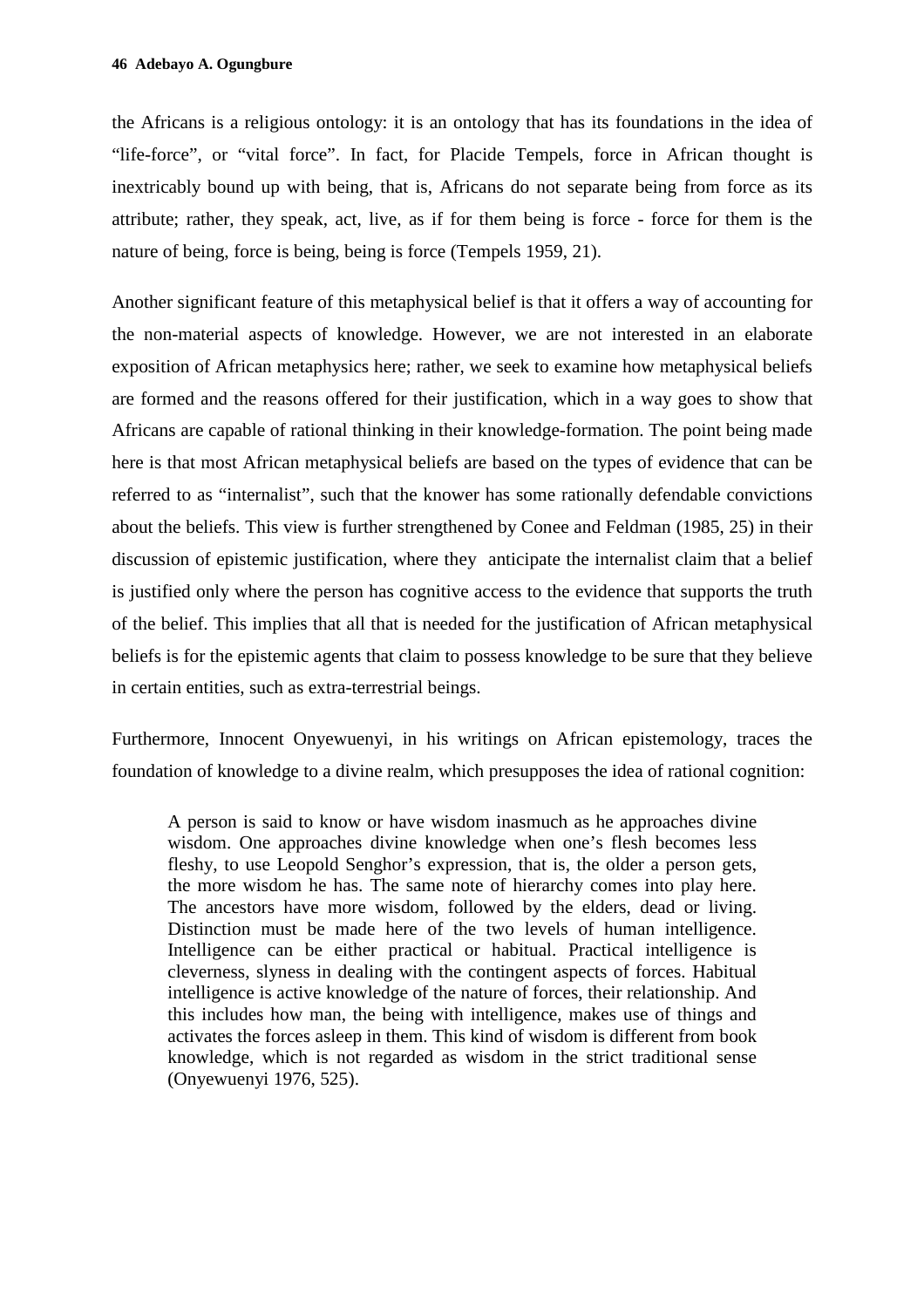Onyewuenyi underscores an important point which should be given more consideration, namely, the fact that one's ancestors are regarded as possessing wisdom. No matter how uncritical this statement appears to be, it does not repudiate the fact that this kind of belief is held in African culture. In so far as there are reasonable grounds offered for their cognition and articulation, the internalist requires us to pay attention to those rational grounds. One of the rational grounds that can be offered for the ascription of wisdom to dead relatives is the belief that those who died at old age would have accumulated much wisdom over many years, and that such wisdom ought to be shared with the living for the purpose of guidance.

The African metaphysical understanding, especially its emphasis on the concept of being, is deeply rooted in a system of *a priori* epistemological conceptions. This is corroborated by Okoro's description of the African metaphysical system as one which regards spirit, force, life-force, or vital-force as the primordial principle which permeates all things and is responsible for unity in diversity (Okoro 2011, 4). The African worldview also includes belief in the living-dead, ancestors and spirits (Ogungbemi 1997, 45). All of these metaphysical beliefs are rationally constructed in line with Wedgwood's conception of the rationality of a belief as something which purely relies on "internal facts" about the thinker's mental state (Wedgwood 2002, 349).

## **Internalism in Yoruba and Igbo Thought**

In this section, we examine the epistemological perspectives of Yoruba and Igbo thought systems in order to correctly situate our discourse on the internalist conception of justification in African epistemology.

## **Internalism From the Yoruba Epistemological Perspective**

According to Hallen and Sodipo (1986, 60), for the Yoruba, knowledge is derived from firsthand experience of the physical world through the sense of sight. However, this position is a faulty one since it does not consider the fact that the Yoruba conceive of reality as including that which transcends the physical world. There are many beliefs that the Yoruba hold that are not derived from firsthand sense-experience, and that are nonetheless regarded as knowledge. A good example of these is the Yoruba belief that one's success or failure in life has a lot to do with one's destiny which is derived from *Olodumare* (God in Yoruba belief). Indeed, they believe that a person's course of life has been predestined by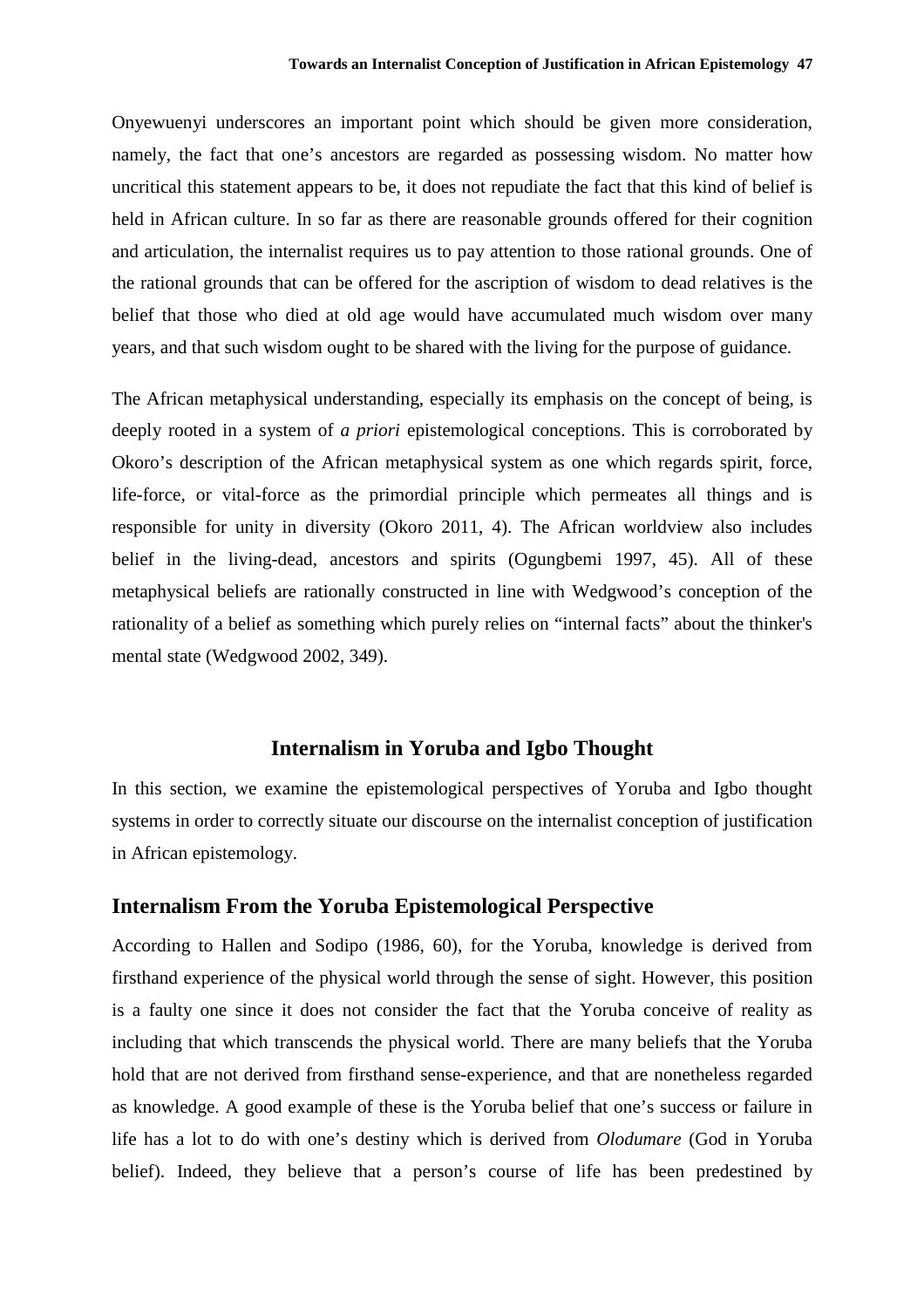*Olodumare*. To the Yoruba, the end for which a person is created is inextricably bound up with his or her destiny (Idowu 1962, 179).

Another piece of evidence for an internalist perspective of epistemic justification within the Yoruba cultural purview is the belief in the after-life: the rational explanation the Yoruba offer as the condition for an individual to live after death is moral uprightness:

Death is not the end of life. It is only a means whereby the present earthly existence is changed for another. After death, therefore, man passes, into a 'life beyond' which is called *Ehin-Iwa* - 'After-Life. This *Ehin-Iwa* is of vital importance than the present life, however prosperous this one may have been. The Yoruba thus speak of *Ehin-Iwa ti I segbon Oni – '*After-Life' which is the superior of Today (the present). Whatever is done in the present life, therefore must be done with due regard to this great future: *Nitori Ehin Iwa l'a se n se oni l' oore* - 'It is on account of After-Life that we treat Today hospitably (that we make a good use of the present and do not abuse it). In After-Life, those who have finished here go on living (Idowu 1962, 204).

The Yoruba strongly hold these beliefs, and yet they are not based on any positivist criterion for justification. The reasons behind these beliefs often have a religious orientation, and the people seldom question their veracity, mainly because such beliefs are connected to their cultural roots. The basis for regarding such beliefs as knowledge is consistent with the internalist criterion for justification, namely, that an epistemic agent should have some reasonable grounds for regarding his or her beliefs as true and as thereby constituting knowledge, and that such items of knowledge (gained through intuition or reflection) should be cognitively available to the knower. It would be pointless to try to convince the Yoruba to accept the position of Hallen and Sodipo that such beliefs are not knowledge because they lack the status of firsthand empirical verification. Thus for the Yoruba, knowledge cannot be limited to the physical world - it transcends the physical world to include the comprehension of metaphysical reality. This view is aptly supported by Washington (2010, 6) in his observation that "in traditional African world-view one's vision is not necessarily limited to the range of one's physical eyesight. Human beings can be endowed with spiritual vision. What the Yoruba refer to as *ori-inu* (inner eyes) and what others call the third eye is the source of spiritual vision".

Yet another piece of evidence for internalism from the Yoruba epistemological perspective is the postulation of *eri-okan* (the witness of the perceiver's *okon*, that is, his heart, mind or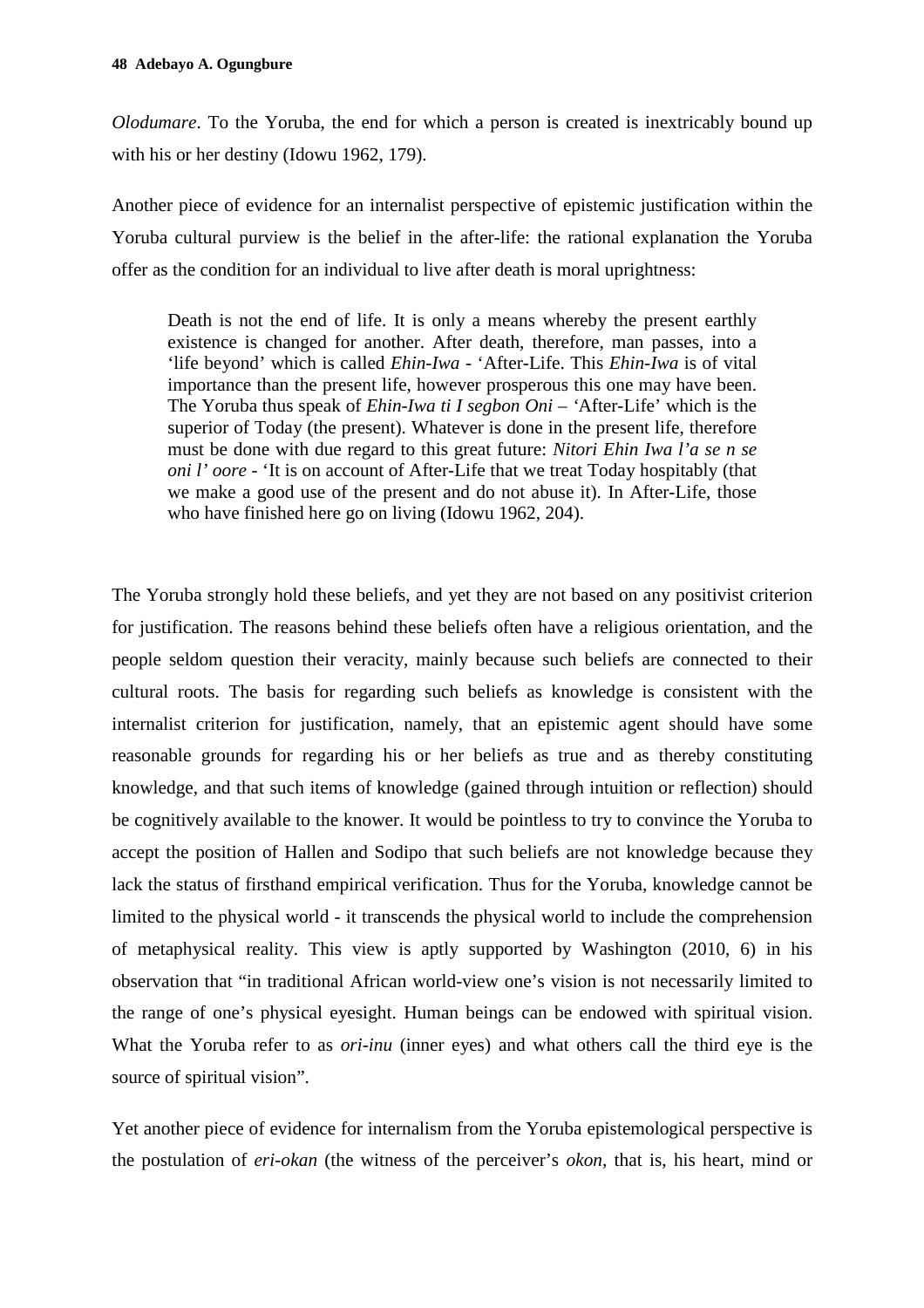apprehension), which Hallen and Sodipo incorrectly interpreted as the validating criterion of empirically derived knowledge. According to the epistemological analysis provided by Hallen and Sodipo (1986), *eri-okan* is that which validates the empirical beliefs derived from the external world. Thus if one claims to see that what is in the room is a chair rather than a cupboard, it is one's *eri-okan* or witnessing of the mind that would support one's claim that what one sees is a chair and not something else. This is why Hallen and Sodipo (1986, 61) describe *eri-okan* as "your mind witnessing something 'for' or 'to' you", indicating self consciousness; But it also indicates comprehension and judgement (Hallen and Sodipo 1986, 61). It is important to note that *eri-okan* is an internalist criterion for the justification of knowledge, even though Hallen and Sodipo (1986) failed to see it as such. It indicates cognitive validation of a belief derived from empirical perception. For instance, if one believes that what one sees is a table rather than a tree, it is at the cognitive level that one can distinguish between conflicting perceptual experiences. *Eri-okan* is an affirmation of the fact that the epistemic agent has cognitive access to the beliefs that form the basis of his or her knowledge. Consequently, the *eri-okan* is evidence of internalism in the Yoruba epistemological framework.

#### **Internalism from the Igbo Epistemological Perspective**

The Igbo cultural perspective holds that knowledge is restricted neither to empirically verifiable claims, nor to contextualist notions of justification. The Igbo epistemological conception also transcends the physical order of things by including the metaphysical dimension. The term *omenala*, that is, "inherited patterns of thought" (Edeh 1985, 59), depicts the Igbo conceptualization of life (Ojike 1955, 150). Nwala (1985) provides us with a clear description of how this term functions in Igbo thought:

*omenala*, ..., refers to what accords to the basic beliefs and mores without which, in fact, as the igbo expresses it, the community would cease to exist because it must have lost touch with reality and the source of their existence. It does refer to the ideological expression of their economic, social, religious and political practice. It is that which also regulates their social practice (Nwala 1985, 27).

Thus *Omenala* includes major Igbo beliefs about the origin and nature of the universe, the place of the spirits, deities, humans and other beings in it, as well as the nature of prescriptions and prohibitions in such a universe. Thus it is evident that for the Igbo, reality is not limited to the physical world, and the validation of knowledge can therefore not be limited to external means.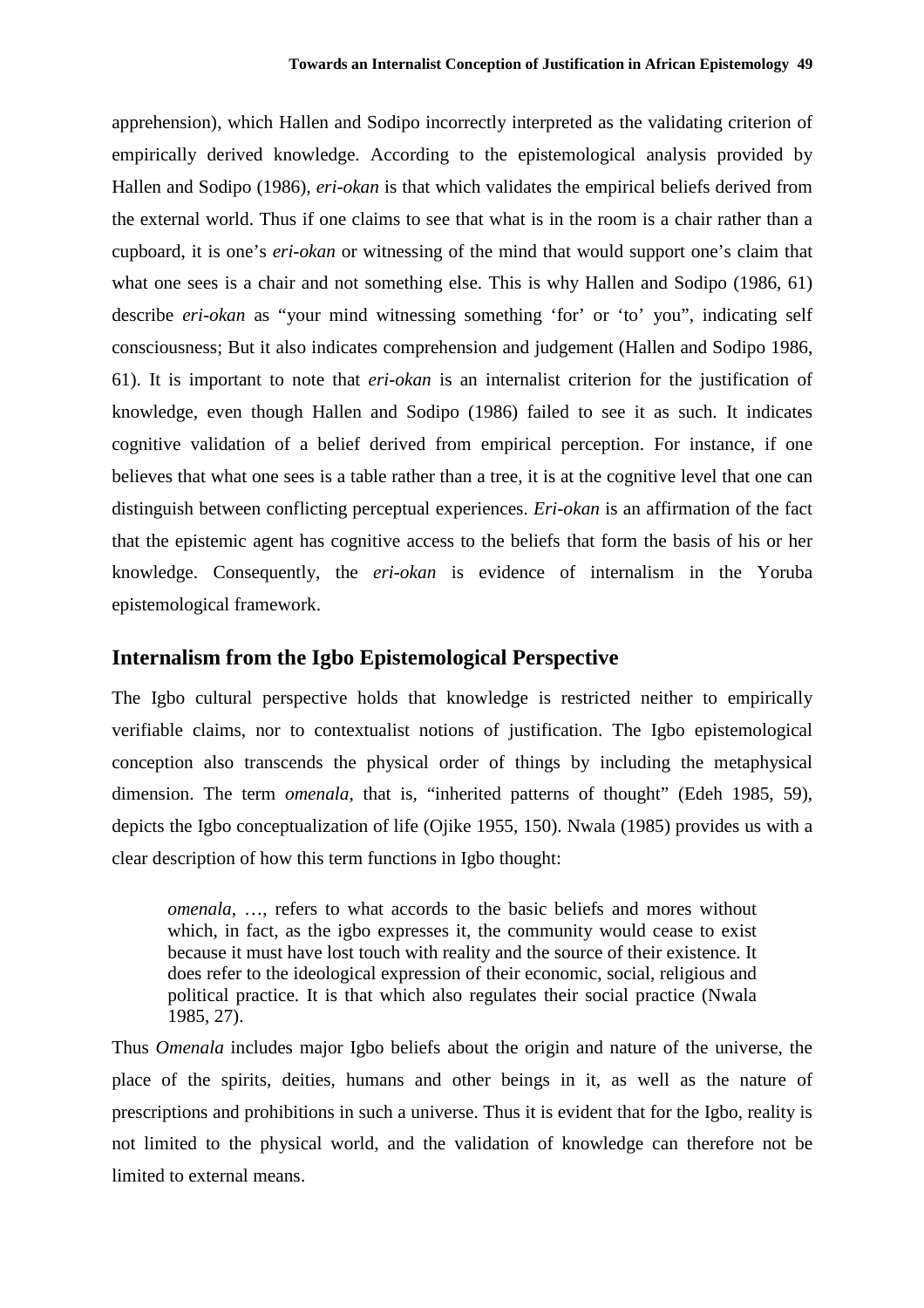Furthermore, from the Igbo epistemological perspective, it is possible for one to derive knowledge from the information provided by other persons, even if one does not empirically see the phenomenon in question for oneself. What is important is that the source of the information is trustworthy. This kind of knowledge is what is referred to as *amamife* - the totality of all that a person knows. Knowing therefore is regarded as the ability to recognize what a person has encountered before, and involves the interaction of a person with his or her environment. Thus *amamife* is a representation or account of the facts in the world for which we have good reasons to accept as true, and that we are able to explain to other people (Udefi 1999, 151). The representation referred to here is cognitive information which is communicated to other epistemic agents within the social whole.

In addition, the Igbo hold that apart from knowledge derived from interaction with the environment, there is also the metaphysical dimension of knowledge, expressed in the doctrine of the after-life and the existence of spirit beings. This, in a way, explains why Igbo philosophy is coloured by its ontology which emphasizes belief in the spiritual nature of things, and a type of cosmic harmony in which humans and their actions are central, with supernatural powers superintending.

African thought, Igbo thought included, holds that created beings preserve an intimate ontological relationship with one another (Onyewuenyi 1979, 524). This ontological relationship is made possible by a rational understanding of the world of spirit beings. These spirit beings are believed to feature prominently in the lives of individuals and of the society at large. Indeed, it requires a level of reflection and a capacity for abstraction to conceive of a metaphysical system such as the one held by the Igbo. What this implies is that from the Igbo cultural perspective, there is room for non-physical realities that are conceived through the use of reason. That this kind of abstract thinking is communicated between people who share this cultural understanding is evidence of some level of cognitive awareness by the epistemic agents involved. Thus the Igbo metaphysical system points to an internalist perspective of epistemic justification.

By the same token, it is important to emphasise that the two conditions of knowledge put forward by advocates of an externalist orientation of justification in African epistemology, namely, direct sense perception and testimony, do not exhaust the sources of knowledge in traditional Igbo thought. The Igbo also give credence to inductive reasoning, which is often ignored in the treatment of African thought. Undoubtedly, perception or what is empirically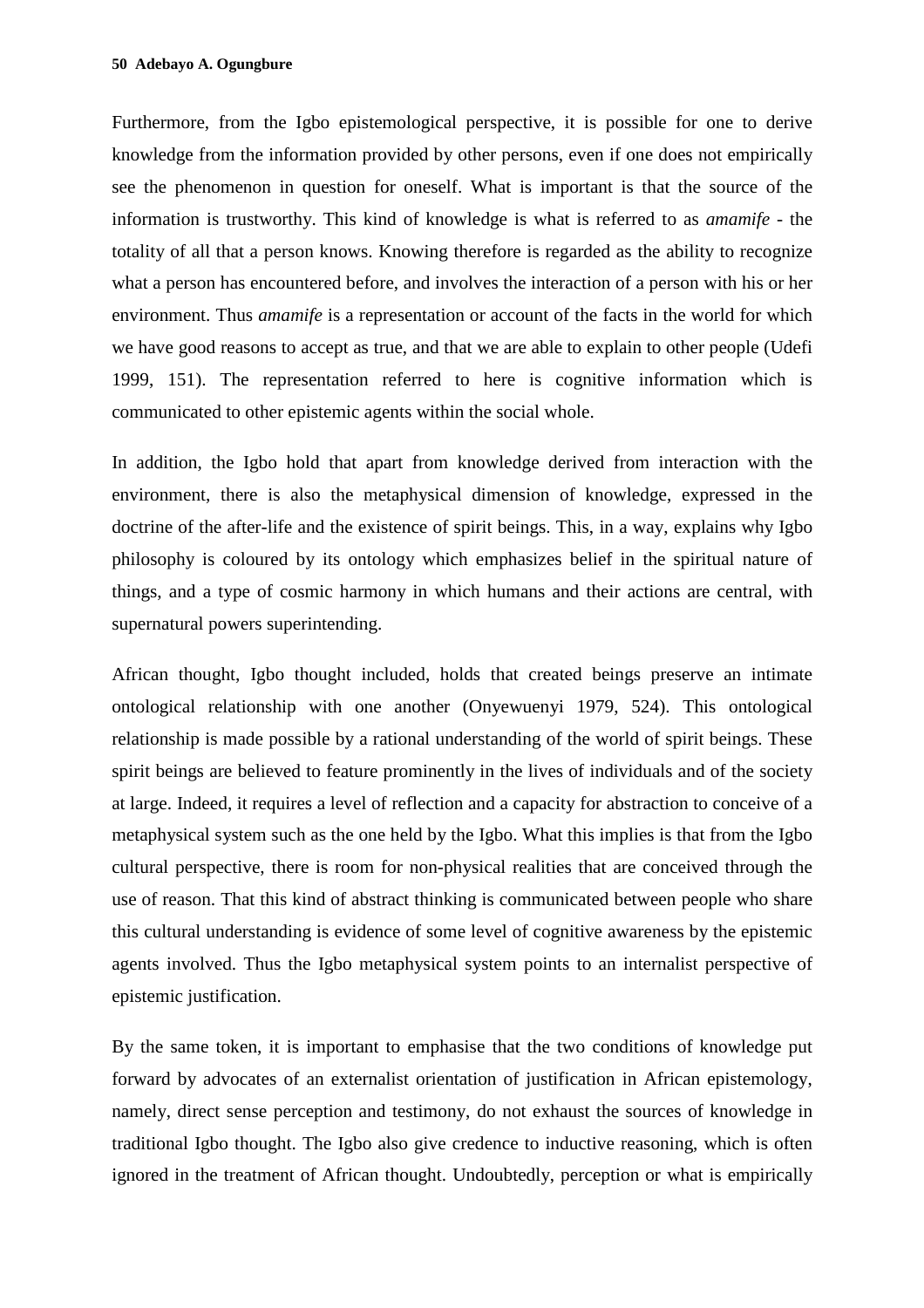observable constitutes one of the means of verifying knowledge among the Igbo, but this is not all that there is to the validation of knowledge in this community. For the Igbo, what is experienced is known in a firsthand manner. Thus they may say "*nkaa bu ewu ojii* (this is a black goat)." They may regard such knowledge as reliable but not infallible, because they know that our senses do not guarantee absolute certainty of what we claim to know (Udefi 1999, 157). Thus for the Igbo, beliefs acquired or derived from the senses constitute a necessary but not sufficient source of knowledge, because the human mind (*apka uche*) has an even greater role to play in knowledge validation.

The point here is that the human mind is not merely a passive receptacle of knowledge, but an active participant in the acquisition of knowledge. The situation here is simple: what one perceives (through the senses) is later processed and perhaps retained by the mind, thereby making it possible for the person to recollect what was previously presented to him or her, and this seems to guarantee the continued existence of physical objects even when they are not being perceived. This seems to be the case when the Igbo say "*ka mu chete ife'm huru* (Let me remember or recollect what I saw)" (Udefi 1999, 158). The mental aspect of knowledge acquisition emphasised here is quite instructive, as it substantiates, to an extent, the internalist notion of epistemic justification which holds that the mental state of the epistemic agent is crucial to the task of epistemic justification.

Apart from the Yoruba and Igbo cultural perspectives examined in this section, there are numerous African cultures that hold strong beliefs about metaphysical realities such as the after-life, spirits, and the divinities and God's associates. Belief in the spirits of the dead forms a crucial part of the rubric of the African worldview. Crispinous Iteyo, who has attempted a philosophical interpretation of beliefs in the spirits of the dead in Africa with a view to identifying rational grounds for accepting them, writes:

There is the conception of the world of spirits. The categories of spiritual beings in this world differ from one thought system to the other. Nevertheless, it is apparent that there is the category of God or the Supreme Being, and then the category of "other spirits", that is, ancestral spirits and/or "the spirits of the dead". Spirits are believed to have more power than humans, but have less power than God. Some may be seen as having places of abode, while others seem to wander the wilderness. Because they have more power than humans, they are capable of diminishing or increasing human power. To avoid the diminishing and to enhance the increment of power, humans placate them through prayer or other practices such as naming the newborn after departed relatives, or burying the dead with pomp and funfair (Iteyo 2009, 157).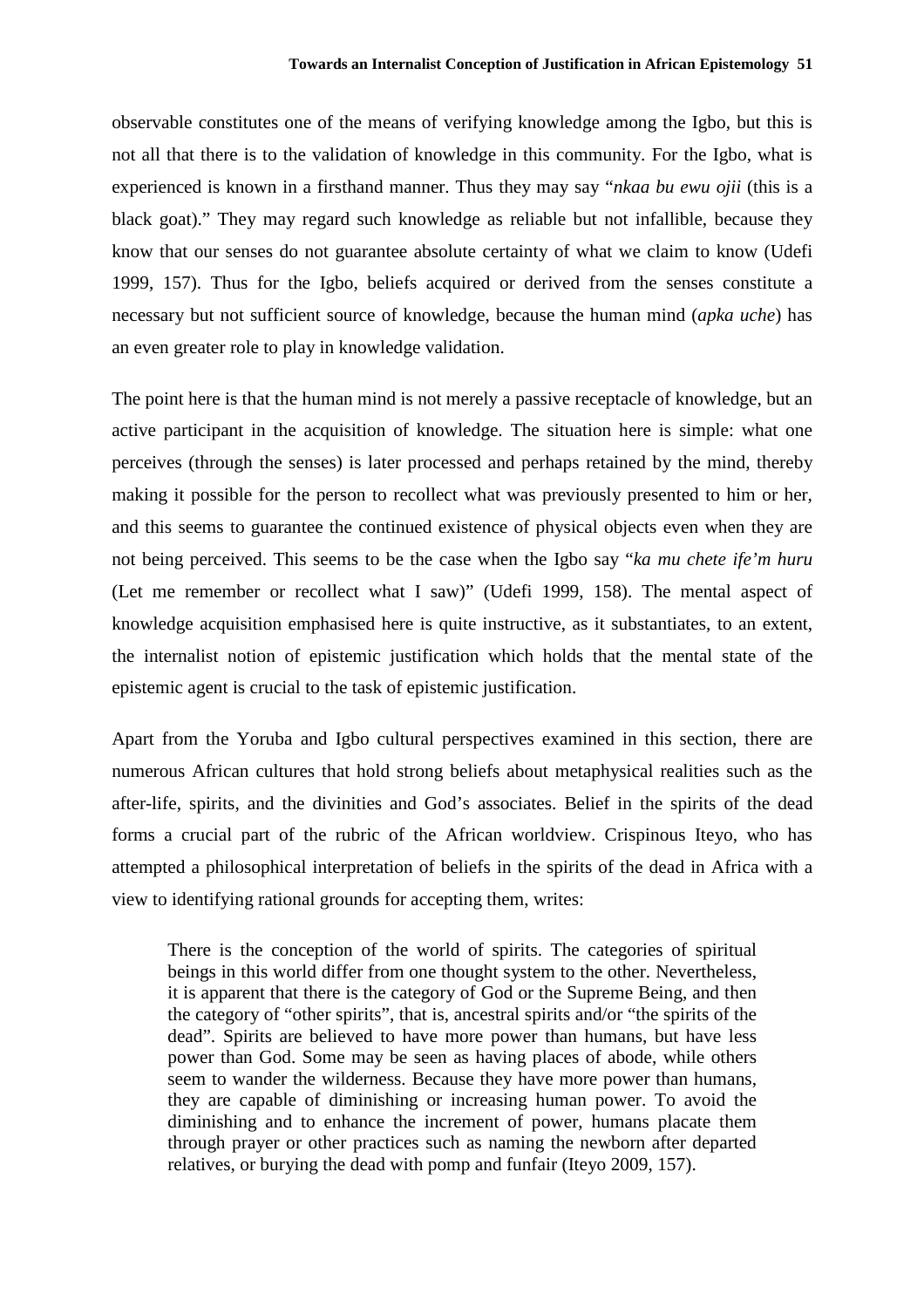## **Conclusion**

We have sought to highlight the fact that it is inappropriate for a discourse on what constitutes knowledge within African culture to exclude a discussion of the rational aspects of belief-formation and belief-acquisition. Towards this end, we have endeavoured to illustrate that along with the externalist approach to epistemic justification, traditional African thought recognises other means of validating knowledge, chiefly the internalist perspective. Drawing insights from some ethno-linguistic units in Africa, we have tried to show that Africans are capable of arriving at knowledge through non-empirical means, especially knowledge by means of reflection - knowledge one achieves merely by thinking about a given phenomenon or any particular matter at hand. Reflection is often aimed at understanding the world and humankind's place in it, which often leads to the construction of belief systems that account for the human person's relationship with the trans-physical world, spiritual beings, and other supernatural realities. As Bakari (1997, 2) observes, African epistemology involves a view of the world through a spiritual lens.

As is evident from our examination of the Yoruba and Igbo epistemological perspectives, beliefs are a very important feature of African culture, greatly influencing human behaviour. They are handed down from one generation to the other, sometimes with modifications. As such, to dismiss beliefs as a human category of thought that cannot qualify as knowledge is quite inappropriate. This is the major reason why the attempt to restrict the concept of knowledge to empirical data as is done by advocates of neo-positivism and by supporters of contextualist notions of justification in African epistemology should be re-examined. As the foregoing reflections have illustrated, there are numerous beliefs and epistemological predispositions in indigenous African culture that are more compatible with the internalist notion of epistemic justification than with the externalist one. This internalist interpretation of knowledge justification has been the missing link in the present discourse on African epistemology which this article has attempted to address.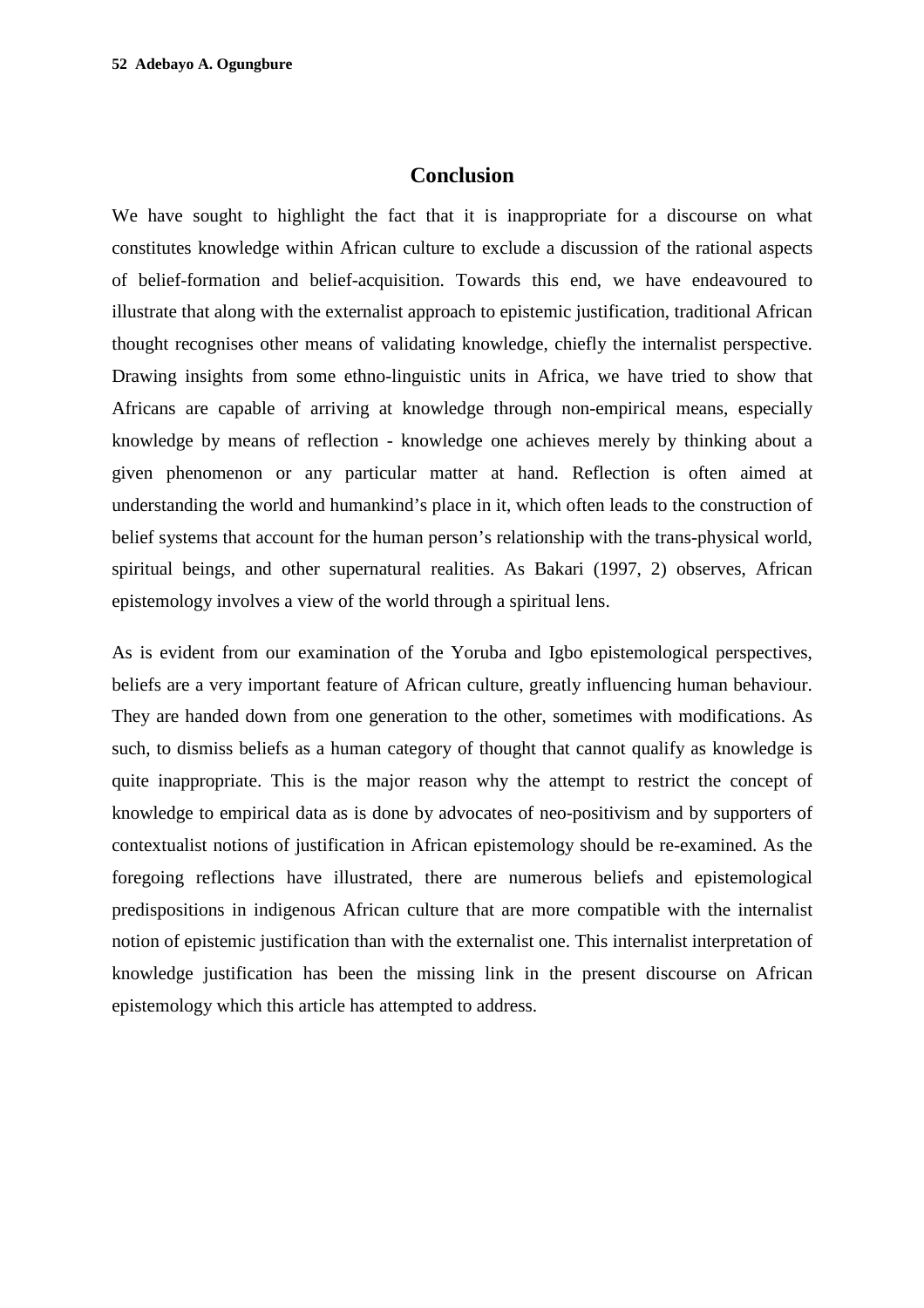## **References**

- Aigbodioh, Jack. 1997. "Imperatives of Human Knowledge illustrated with Epistemological Conceptions in African Thought". *Ibadan Journal of Humanistic Studies*, Vol.7, pp.17-34.
- Alston, William. 1989. *Epistemic Justification*. Ithaca: Cornell University Press.
- Aristotle. 1956. *Metaphysics*. John Warrington ed. London: J.M. Dent & Sons Ltd.
- Audi, Robert. 1989. "Causal Internalism". *American Philosophical Quarterly*,Vol.26 No.4, October, 1989,pp.309-320. http://www.jstor.org/stable/20014299
- Bakari, R.S. 2012. "Epistemology from an afrocentric perspective: enhancing black students' consciousness through an afrocentric way of knowing". *Different Perspectives on Majority Rule*, Paper 20, pp.1-4. http://www.farafinainstitute.org/attachments/article/119/Philosophical%20foundation%20of%20knowled ge%20creation%20on%20Africa.pdf
- Bonjour, Laurence. 2010. "Externalism/Internalism". In Dancy, Jonathan, Matthias Steup and Ernest Sosa eds. 1992. *A Companion to Epistemology*, 2nd Ed. Oxford: Wiley-Blackwell, pp.364-368.
- Conee, Earl and Richard Feldman. 1985. "Evidentialism". *Philosophical Studies*, Vol.17 No.15, pp.213-221. http://joelvelasco.net/teaching/4330/feldmanconee85 evidentialism.pdf
- Edeh, Emmanuel. 1985. *Towards an Igbo Metaphysics*. Chicago: Loyola University Press.
- Greco, John. 1990. "Internalism and epistemically responsible belief". *Synthese*, Vol.85 No.2, pp.245-277. http://fitelson.org/epistemology/greco.pdf
- Hallen, Barry and Olubi Sodipo. 1986. *Knowledge, Belief and Witchcraft: Analytical Experiments in African Philosophy*. London: Ethnographica.
- Idowu, Bolaji. 1962. *Olodumare: God in the Yoruba belief*. Ibadan: Longman Nigeria Plc.
- Iteyo, Crispinous. 2009. "Beliefs in the Spirits of the Dead in Africa: a Philosophical Interpretation". *Thought and Practice: A Journal of the Philosophical Association of Kenya*, Vol.1 No.1, pp.147-159. www.ajol.info/index.php/tp/article/viewFile/46312/32710
- Jimoh, Anselm. 1999. "Context-dependency of Human Knowledge: Justification of an African Epistemology". *West African Journal of Philosophical Studies*, Vol.2 No.1, pp.18-39.
- Kim, Kihyeon. 1993. "Internalism and Externalism in Epistemology". *American Philosophical Quarterly*, Vol.30 No.4, p. 308. www.jstor.org/stable/20014469
- Marvan, Thomas. Ed. 2006. *What Determines Content? Internalism/Externalism Dispute*. New Castle: Cambridge Scholars Press.
- Mbiti, John S. 1969. *African Religions and Philosophy*. London: Heinemann Educational Books.
- Njoku, Francis. 2000. "Rorty on Post Philosophical Culture: Shaping our Culture without Thoughts". *West African Journal of Philosophical Studies*, Vol.3 No.1, pp.88-110.
- Nwala, T.U. 1985. *Igbo Philosophy*. Lagos: Lantern Books.